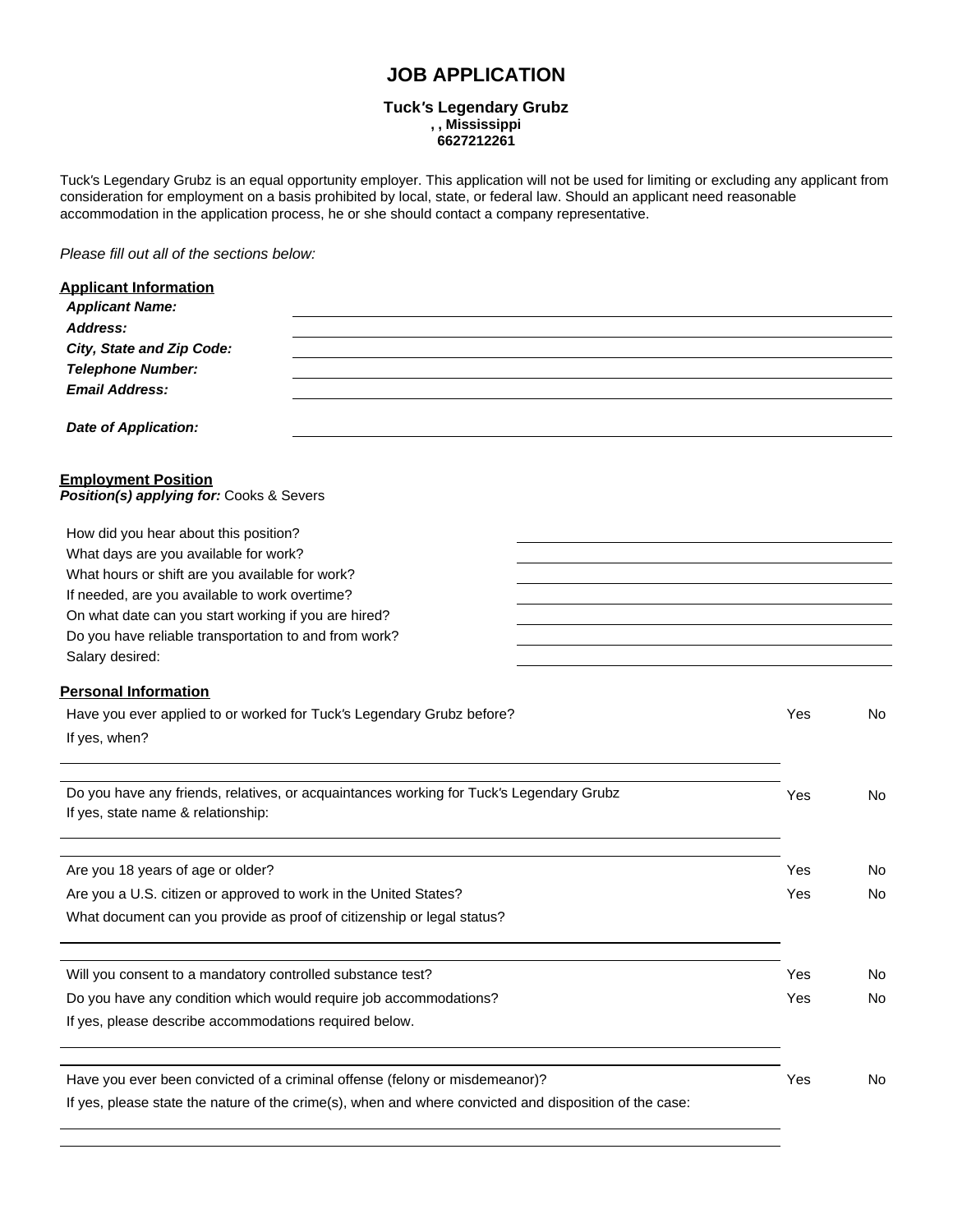(Note: No applicant will be denied employment solely on the grounds of conviction of a criminal offense. The date of the offense, the nature of the offense, including any significant details that affect the description of the event, and the surrounding circumstances and *the relevance of the offense to the position(s) applied for may, however, be considered.)*

### **Job Skills/Qualifications**

Please list below the skills and qualifications you possess for the position for which you are applying:

| <u> 2000 - 2000 - 2000 - 2000 - 2000 - 2000 - 2000 - 2000 - 2000 - 2000 - 2000 - 2000 - 2000 - 2000 - 2000 - 200</u> |  |                                                                                                                      |
|----------------------------------------------------------------------------------------------------------------------|--|----------------------------------------------------------------------------------------------------------------------|
|                                                                                                                      |  | <u> 1989 - Jan Stein Stein Stein Stein Stein Stein Stein Stein Stein Stein Stein Stein Stein Stein Stein Stein S</u> |
|                                                                                                                      |  |                                                                                                                      |
|                                                                                                                      |  |                                                                                                                      |

(Note: Tuck's Legendary Grubz complies with the ADA and considers reasonable accommodation measures that may be necessary *for eligible applicants/employees to perform essential functions. )*

# **Education and Training**

# **High School** Name **Location (City, State)** Year Graduated | Degree Earned **College/University** Name **Location (City, State)** Year Graduated Degree Earned **Vocational School/Specialized Training** Name **Location (City, State)** Year Graduated **Degree Earned**

# **Military:**

Are you a member of the Armed Services?

What branch of the military did you enlist?

What was your military rank when discharged?

How many years did you serve in the military?

What military skills do you possess that would be an asset for this position?

#### *Previous Employment*

**Employer Name:** Job Title: Supervisor Name: Employer Address: City, State and Zip Code: Employer Telephone: Dates Employed: Reason for leaving:

#### **Employer Name:**

Job Title: Supervisor Name: Employer Address: City, State and Zip Code: Employer Telephone: Dates Employed: Reason for leaving:

#### **Employer Name:**

Job Title: